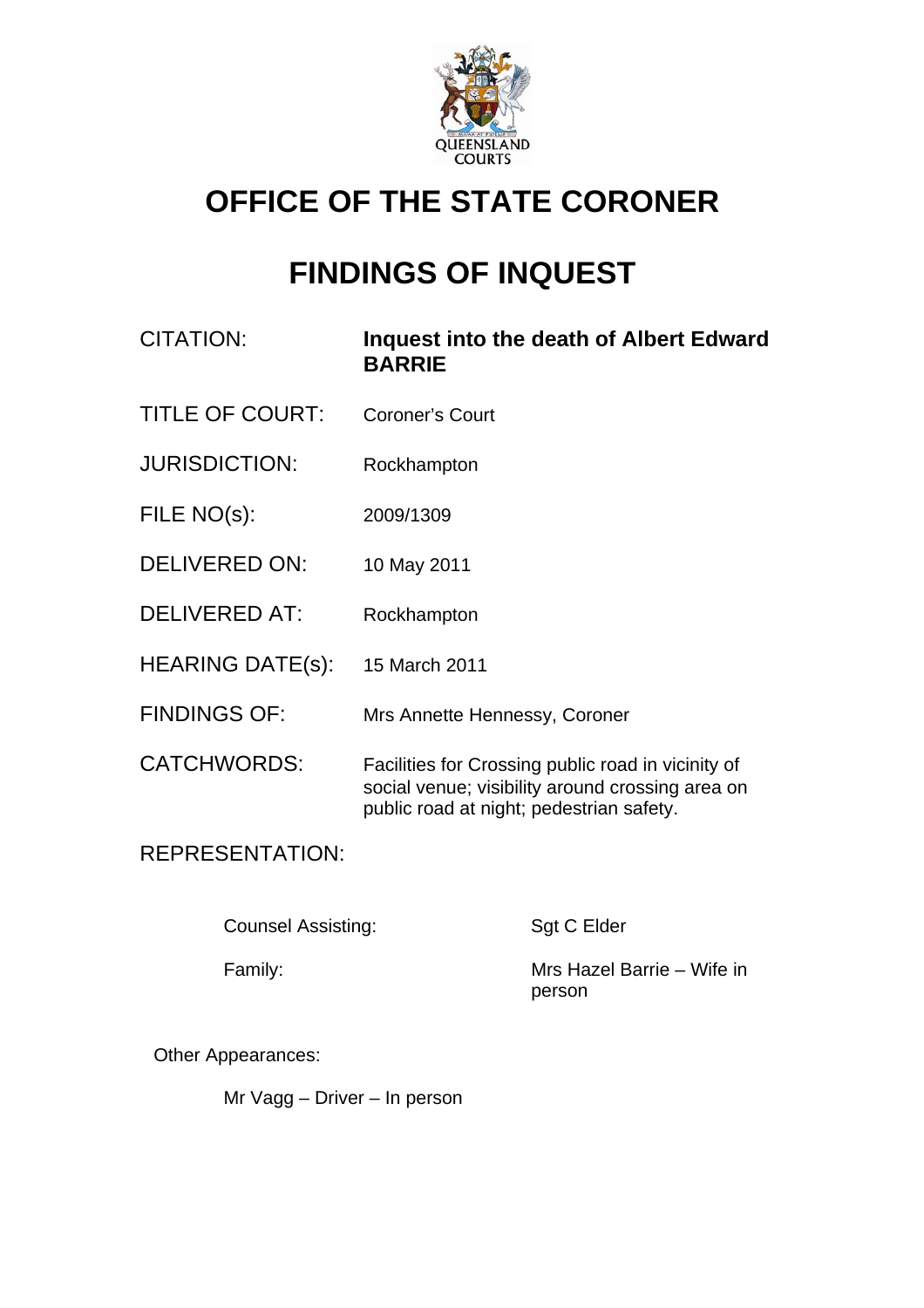- 1. These findings seek to explain, as far as possible, how the motor vehicle incident occurred in which Albert Edward BARRIE died.
- 2. Mr Barrie was killed when struck by a motor vehicle towing a horse trailer when he was crossing Lion Creek Road, Rockhampton outside Brothers' Leagues Club with his wife on the evening of the  $9<sup>th</sup>$  July 2009.
- 3. A Coroner is required under s45(2) of the Act when investigating a death, to find, if possible: the identity of the deceased, how, when and where the death occurred, and what caused the death. The focus of an Inquest is on discovering what happened, informing the family and the public as to how the death occurred, but not on attributing blame or liability to any particular person or entity.
- 4. The Coroner also has a responsibility to examine the evidence with a view to reducing the likelihood of similar deaths. Section 46(1) of the Act, authorises a coroner to "*comment on anything connected with a death investigated at an inquest that relates to* – *(c) ways to prevent deaths from happening in similar circumstances in the future."* Further, the Act prohibits findings or comments including any statement that a person is guilty of an offence or civilly liable for something.
- 5. Due to the proceedings in a Coroner's court being by way of inquiry rather than trial, and being focused on fact finding rather than attributing guilt, the Act provides that the Court may inform itself in any appropriate way (section 37) and is not bound by the rules of evidence. The rules of natural justice and procedural fairness apply in an Inquest. The civil standard of proof, the balance of probabilities, is applied.
- 6. All interested parties can be given leave to appear, examine witnesses and be heard in relation to the issues in order to ensure compliance with the rules of natural justice. In this matter, the family of Mr Barrie and Mr Wagg, the driver of the vehicle, appeared at the Inquest unrepresented.
- 7. All of the evidence presented during the course of the Inquest, exhibits tendered and submissions made, have been thoroughly considered even though all matters may not be specifically commented upon. Consequent on the court hearing the evidence in this matter where learnings can be made to improve safety, changes may be recommended with a view to reducing the likelihood of similar incidents occurring in future.
- 8. The issues for determination in this Inquest are:
- A. How did the motor vehicle collision occur?
- B. Did the physical characteristics of the scene, particularly the lighting and road crossing facilities, contribute to the incident?
- C. What are the formal findings?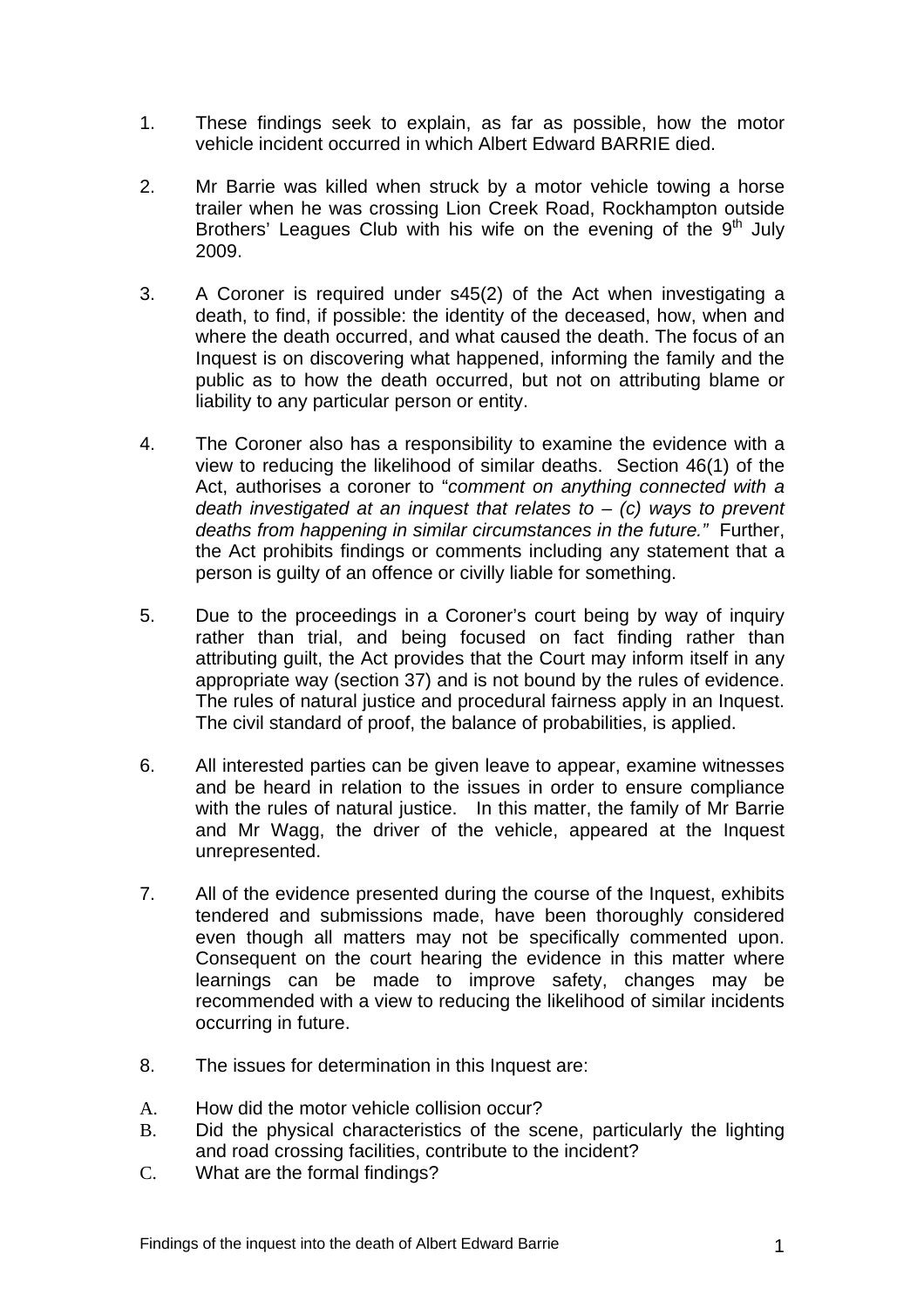D. Are there any matters connected with the death in which there can be improvements to public safety by changes in policy or procedure.

## **A. How did the motor vehicle collision occur?**

- 9. Mr Vagg was driving a white 2008 Mazda BT-50 4x4 utility at the time of the incident on 9 July 2009. He was accompanied by his wife who was the only passenger. They had taken some horses to Mackay for a race meeting that day. They rose at 5.30 – 6am, did their jobs around the house, connected the horse float to the vehicle and went into Rockhampton. They collected the horses and left for Mackay around 7am. They arrived in Mackay about 11am and went to the races. After the races, they reloaded the horses and returned to Rockhampton arriving at about 6pm. They dropped the horses off at the stables and were there for about 20-30 minutes. They were driving home at the time of the incident. They had done a similar trip to Mackay on about 5 occasions in the previous 4 years. Mr Vagg gave evidence that he was used to driving long distances from his previous employment as a horse lorry driver. He was not tired on this day as he rested for some hours in Mackay while at the races and they made at least one stop in each leg of the journey.
- 10. Mr Vagg gave evidence that he passed over the railway line at the intersection of North Street, heading towards Brothers' Leagues Club. He and his wife were talking in the car. He was looking ahead and driving slowly as he knew that the football club was coming up. Two people appeared on the road in front of him about a car length away when he was almost level with the Club. He had not seen the people before that point. They were in the middle of the lane in which Mr Vagg was driving, slightly towards the passenger side of the vehicle. He swerved onto the wrong side of the road and hit the brakes in an effort to avoid the pedestrians. Mrs Barrie appeared to be pulling Mr Barrie along by the arm in the direction of the carpark. He thought he might have missed them but Mr Barrie hit the corner of the bulbar and then the passenger side mirror. Mr Vagg stopped the vehicle and let his wife out and then parked on the correct side of the road a short distance away near the corner of the side street. He engaged his hazard lights and went back to the scene to assist.
- 11. Mrs Vagg first saw the pedestrians as they were halfway across the road and in front of the vehicle. She saw them in the headlights of the vehicle. She said that Mr Barrie was closest to the vehicle and Mrs Barrie was pulling and pushing at him from slightly in front of him. They both had dark clothing on. She heard a noise on the passenger side of the car but thought they had missed the pedestrians until she saw that the mirror was damaged. Mrs Vagg went to assist Mr Barrie, she had nursing experience. He was lying with his head against the kerb and his feet towards the middle of the road, a little on his side. She rolled him over and commenced CPR until the QAS arrived.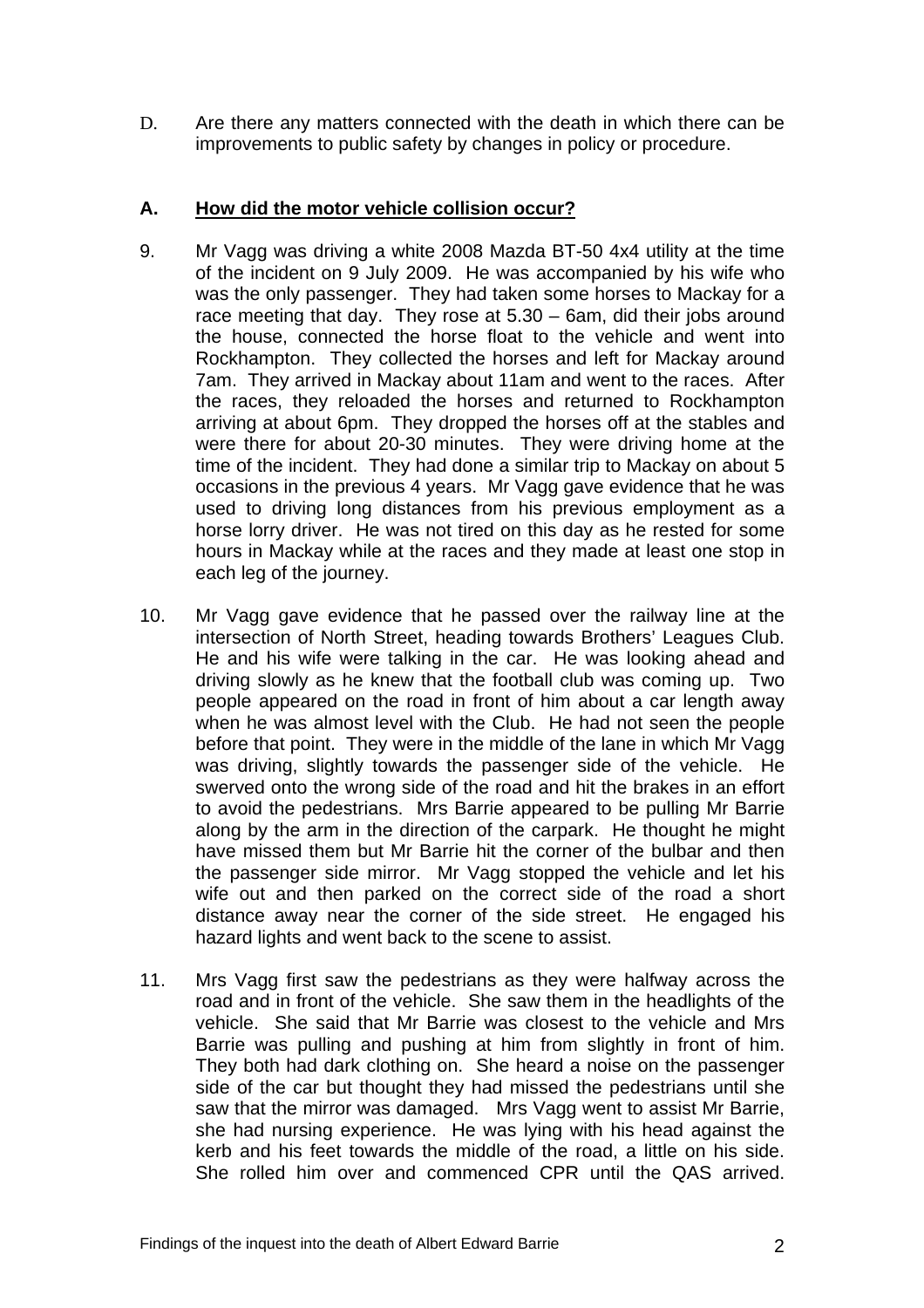Another motorist had called the ambulance and was attending to Mrs Barrie who was uninjured.

- 12. Hayley Gyemore was in a vehicle following the Vagg's. She saw the pedestrians come out of the Club and waiting on the kerb to cross the road. She next saw them on the road about 40-50 metres in front of the car in front of her. She saw the result of the collision and pulled up to render assistance. She stated that the Vagg's vehicle was not travelling fast.
- 13. The medical evidence was that Mr Barrie died as a result of the injuries sustained in the incident, in particular a transection of the thoracic aorta. The disruption to the aorta occurred in an area of aneurismal dilation which was a pre-existing natural illness condition. The side impact led to the transection.
- 14. There was some question by the Police mechanic about the braking system of the trailer attached to the vehicle but there was no evidence of any interference with the brakes at the time of the incident. Both Mr and Mrs Vagg and Ms Gyemore gave evidence that the vehicle did brake in an attempt to avoid the collision.

#### **B. Did the physical characteristics of the scene, particularly the lighting and road crossing facilities, contribute to the incident?**

- 15. The incident was investigated by Constable Easthaugffe who has since left the Queensland Police Service. Senior Constable Dallas Trembath conducted a peer review of the investigation report. He gave evidence that the photographic evidence of the scene shows the lighting to be better than it is in situ. He considered the lighting to be poor with the canopy of trees interfering with the light from the few street lights that are present, mainly on the Club side of the road. He says the area is quite dark at night. The pedestrian crossing prior to the club was well lit but there was no light between that area and the carpark at the Club. The carpark on the opposite side of the road where Mr & Mrs Barrie were parked was quite dark. The Club carpark was well lit and there was some spillage of light onto the road area near the Club. Further, there is a street light on the corner of Exhibition Road, the side street past the carpark across the road from the Club.
- 16. Mr Vagg had travelled on Lion Creek Road often at night. He knew that the lighting situation was difficult and so he slowed to about 50km per hour after the railway crossing approaching the Club. He said that the effect of the street lighting from the large trees along both sides of the road was such that the road appeared to come in and out of light as one travelled along. He could not recall whether the zebra crossing was lit but remembered that he could see it in his headlights. Mr and Mrs Barrie were crossing the road between the pedestrian crossing and the Club.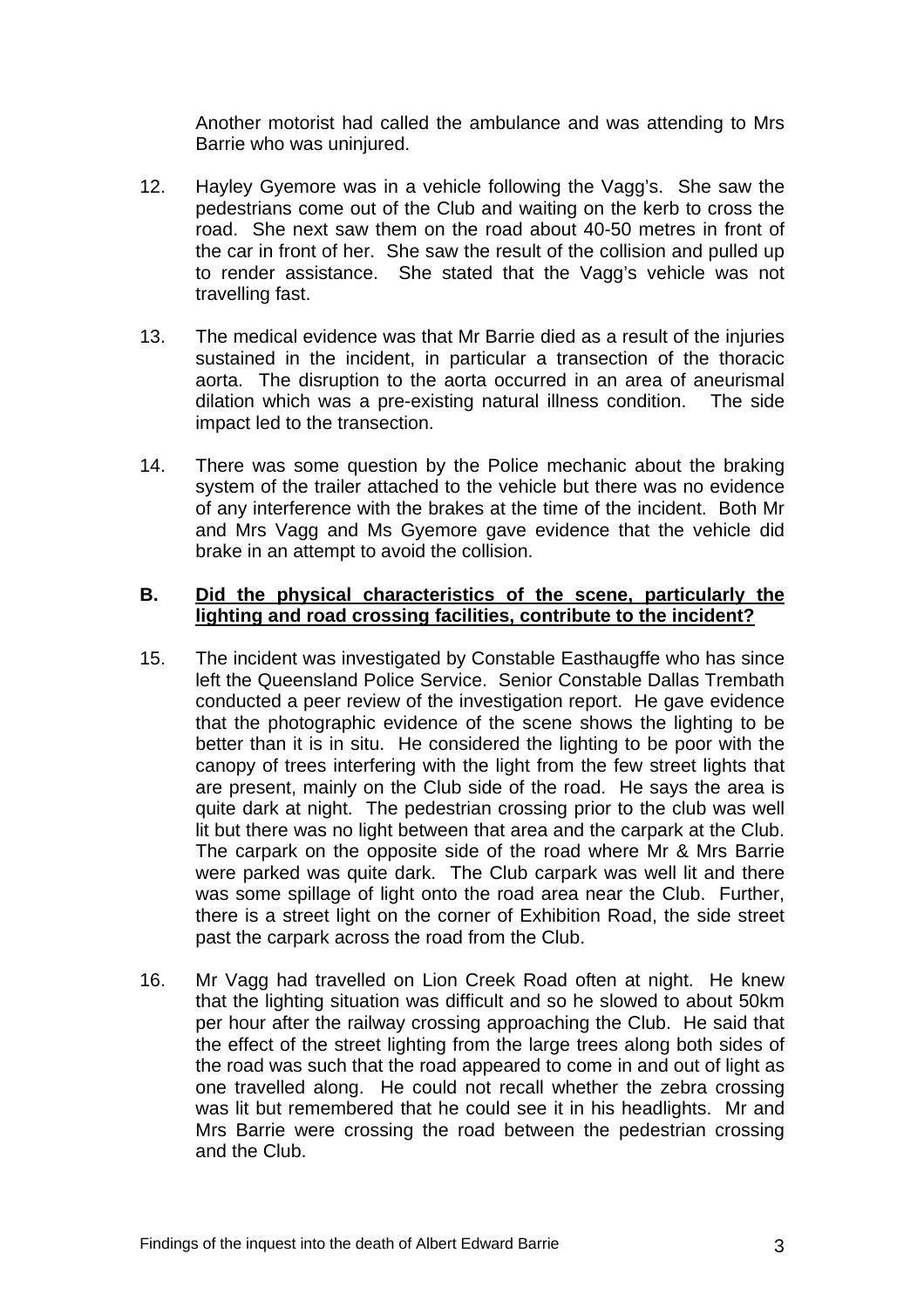- 17. Mrs Vagg confirmed that the lighting was irregular and patchy with lit areas followed by dark areas. There was also little light in the area where she was attending to Mr Barrie after the incident.
- 18. Mr Vagg was not charged with any traffic offences. The forensic crash investigation report was not completed within the 12 month timeframe in which any charges would need to be laid. It may have been that the Police may not have charged Mr Vagg in any event but they did not have a choice given the delays in the preparation of the report on the incident. There were internal staffing reasons why this occurred but the family of Mr Barrie were particularly unhappy that charges were not considered.

# **C. FORMAL FINDINGS**

- 129. The deceased person was Albert Edward BARRIE born on the  $9<sup>th</sup>$  dav of July 1927.
- 130. Mr Barrie died as a result of multiple injuries sustained by him in a motor vehicle collision which occurred on the evening of  $9<sup>th</sup>$  July 2009.
- 131. Mr Barrie died on Lion's Creek Road, Wandal, outside Brothers' Leagues Club, while crossing the road to the carpark opposite the Club. A vehicle towing a horse trailer travelling in a northerly direction and driven by Mr Vagg, collided with Mr Barrie in Mr Vagg's lane of travel. The area was poorly lit and had large trees lining the Club grounds. The effect was regular interruptions to the street lighting by the overhanging trees causing light and dark areas on the footpath and roadway. Mr Vagg did not see Mr Barrie until he was in his lane of travel about 50 metres away due to the poor lighting. He braked and tried to take evasive action but the passenger side of the vehicle clipped Mr Barrie causing him to collapse on the side of the road. There was no involvement of speed in the accident. The lack of safe crossing facilities, especially for elderly people, and the lighting of the road were issues in the collision.
- 132. The death was caused by multiple injuries sustained in the motor vehicle collision.

### **D. RECOMMENDATIONS**

133. I thank the parties for the submissions made regarding recommendations which were of significant assistance. I have adopted some of the recommendations proposed in those submissions. In one instance, the family of Mr Barrie sought a state-wide recommendation relating to all Clubs with offsite car parking. Whilst I am sure this would be ideal, there is no evidence before me as to the existence or extent of the problem at sites other than the one under examination in this Inquest and the recommendation is limited to that site.